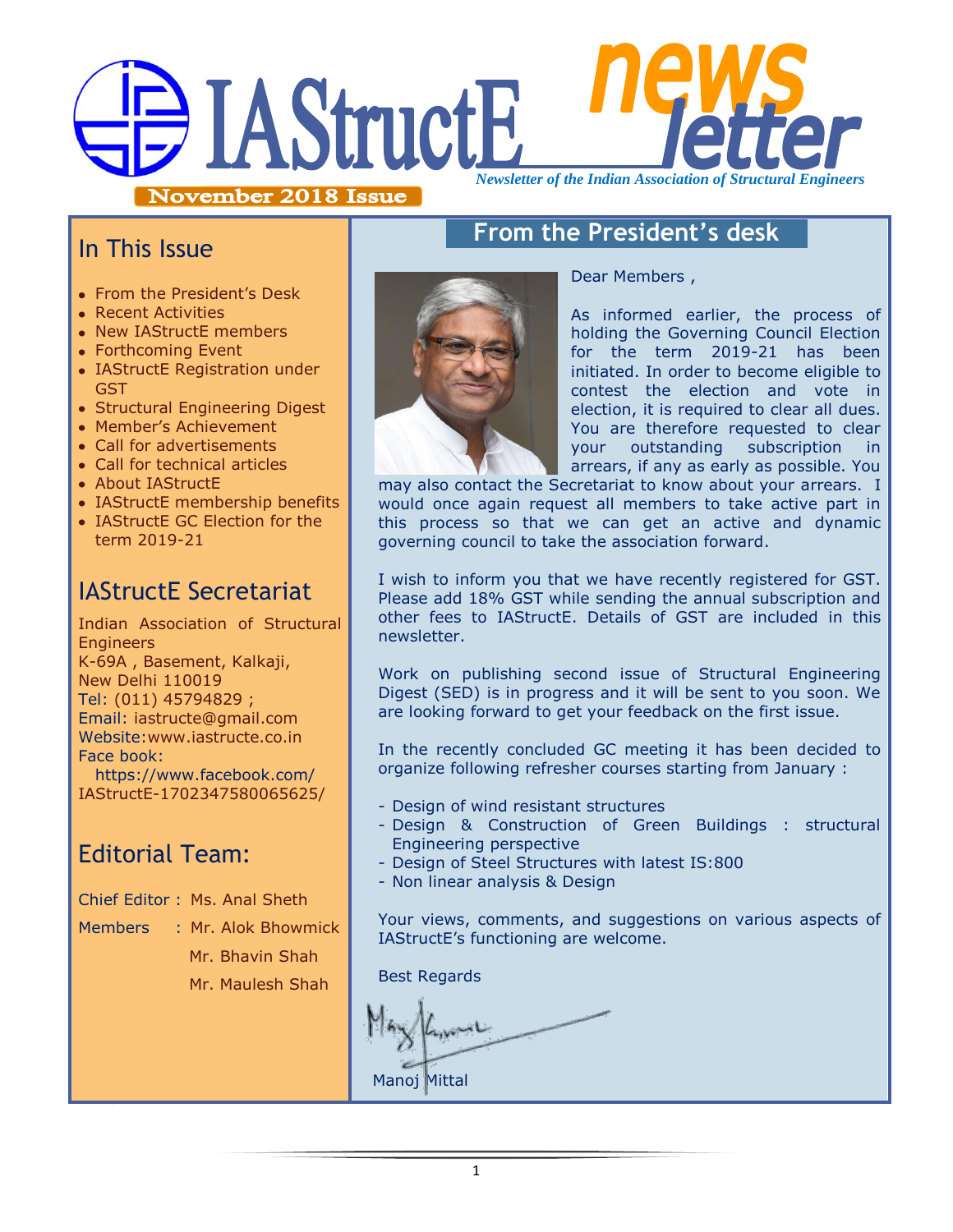## **Recent Activities**

#### **Technical Lecture**

A Technical Lecture by Mr. R K Gupta, Managing Director, and Bridgecon India on the topic "Design and Construction of Extra-Dosed Bridges" was organized on  $22^{nd}$  November 2018 at New Delhi.

## New IAStructE Members

#### FELLOW" Grade Members

| M/S No    | <b>Name</b>     | Designation, Organization                                                                           | City  |
|-----------|-----------------|-----------------------------------------------------------------------------------------------------|-------|
| $F - 440$ | Mr. Marut Gupta | Vice President (Design),<br><b>Intercontinental Consultants &amp;</b><br><b>Technocrats Pyt Ltd</b> | Delhi |

## Forthcoming Event

#### **Structural Engineering Seminar Series by IAStructE, Gujarat State Center**

The Indian Association of Structural Engineers, Gujarat State Center and the Faculty of Technology, CEPT University, Ahmadabad is organizing a series of seminars in structural engineering from 7-11 Dec 2018. The seminar will cover various themes such as advanced analysis in earthquake engineering (microzonation studies, push-over analysis, fragility analysis), design of bridges (case studies of recently designed bridges, example design of bridge super structure and sub structure, implications of the recently revised IRC SP 114:2018 on design), design of tall buildings (challenges, overview of design and construction aspects) and shell structures (Form, geometry and mechanics, computer aided analysis of shells, form finding techniques, roboweb, design and assembly of free standing shell). A series on Integrated practices has also been organized that will discuss the long associated interface of structural engineering with Architecture, Construction and utilities engineering. A special session covering the requirements, role, responsibilities and regulations associated with professional engineering licensing is USA has also been organized. The sessions will be delivered by academicians, scientists, experts and professionals from CEPT University, Institute of Seismological Research, Roads and Buildings Department of Govt. of Gujarat, Council of tall buildings and urban habitats and other professional agencies and consultancies. The event will also showcase exhibition of student projects, historical developments and great achievements in the themes to be covered. The seminar series may be of interest to structural engineering students, professionals and academicians. The seminars are free but registration is mandatory for logistical reasons. For registration and details, interested may contact by email [anal@cept.ac.in.](mailto:anal@cept.ac.in)

#### **Refresher Courses**

The Refresher Courses on the following themes shall be organized. The details shall be announced soon.

- 1. Wind Resistant Design of Buildings & Structures
- 2. Design & construction of Green Buildings : structural Engineering Perspective
- 3. Design of Steel Structures with latest IS:800
- 4. Non Linear Analysis & Design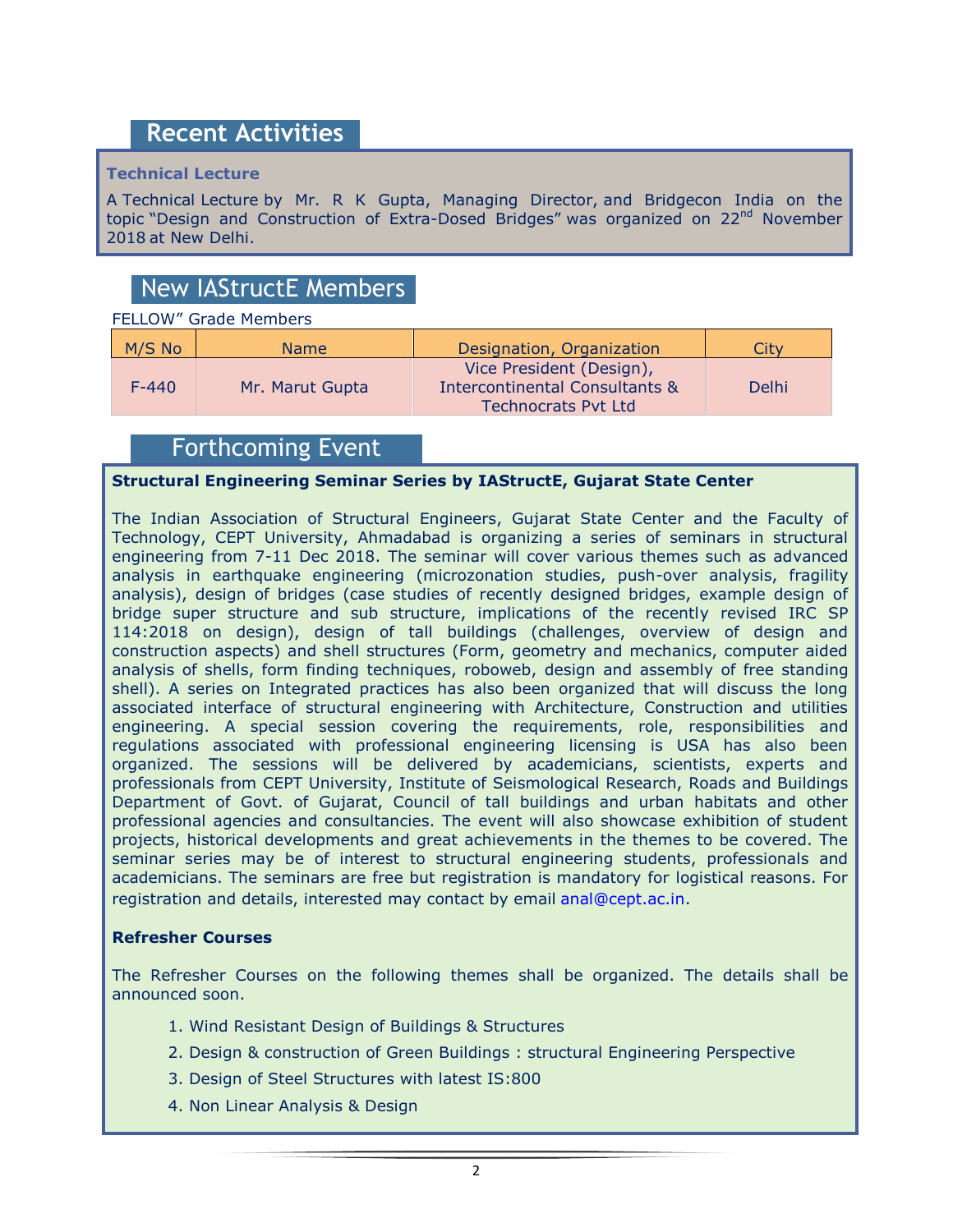## IAStructE Registration under GST

Indian Association of Structural Engineers has recently registered under the GST. The GSTIN of IAStructE is 07AAATI3885P1ZZ. IAStructE address registered with GST is K-69A, Basement, Kalkaji, New Delhi 110019 and the state code is 07. We would therefore request you all to please add 18% GST while sending the annual subscription and other fees to IAStructE.

### Structural Engineering Digest

The technical articles, research reports, project report, case studies etc. on a topic of relevant to Structural Engineering are invited for future issues of Structural Engineering Digest (SED). The article, along with the photograph (JPEG) and brief resume of the Author may be sent to the Secretariat at [iastructe@gmail.com.](mailto:iastructe@gmail.com)

#### Member's Achievement



Er. Avinash Shirode, Fellow & GC member IAStructE has been designated as "Space Ambassador" by USA based International Organization "National Space Society" working in the field of "Space Exploration and Settlement". Avinash Shirode, after obtaining Master of Engineering degree from Indian Institute of Science, Bangalore, has worked in ISRO in its initial stages of development of India's first launch vehicle SLV-3. He is the President of NSS Nashik India Chapter and organized "World Space Week" 4-10 October 2018 which was acclaimed as "Unprecedented" best and biggest program.

The National Space Society (NSS), is an independent, educational, grassroots, non-profit organization dedicated to the creation of a

spacefaring civilization. It was founded in USA in 1974. NSS is widely acknowledged as the preeminent citizen"s voice on space. NSS has over 68 chapters in the United States and around the world.

A Space Ambassador is required to make presentations to educate students and the general public on space related subjects. It addresses engineering and scientific subjects explaining current space exploration activities and findings to the public and also to educate and motivate young people and adults to knowledgably discuss and participate in supporting space exploration programs and interest in human space exploration and settlement.

There are 2 phases of certification process for the designation of Space Ambassador. Phase 1 had 934 applicants from 150 countries, 71 from India, which was second only to the USA with 373. Phase 2 is more tightly controlled having only 20 Applicants passed through Phase 1 who are preparing for Phase 2. **At present there are only 8 Certified Space Ambassadors from all over the world.** *So far, Mr. Shirode is the only Certified Space Ambassador from India.*

## **Call For Advertisements**

Advertisement sponsorship for the IAStructE Newsletter is invited. For advertisement opportunities, please contact the IAStructE Secretariat.

# **Call For Technical Article(s)**

Selected technical article(s) will be published henceforth in the IAStructE Newsletter. High quality technical articles, project reports, research work and case studies are invited for the purpose of knowledge sharing among structural engineering fraternity.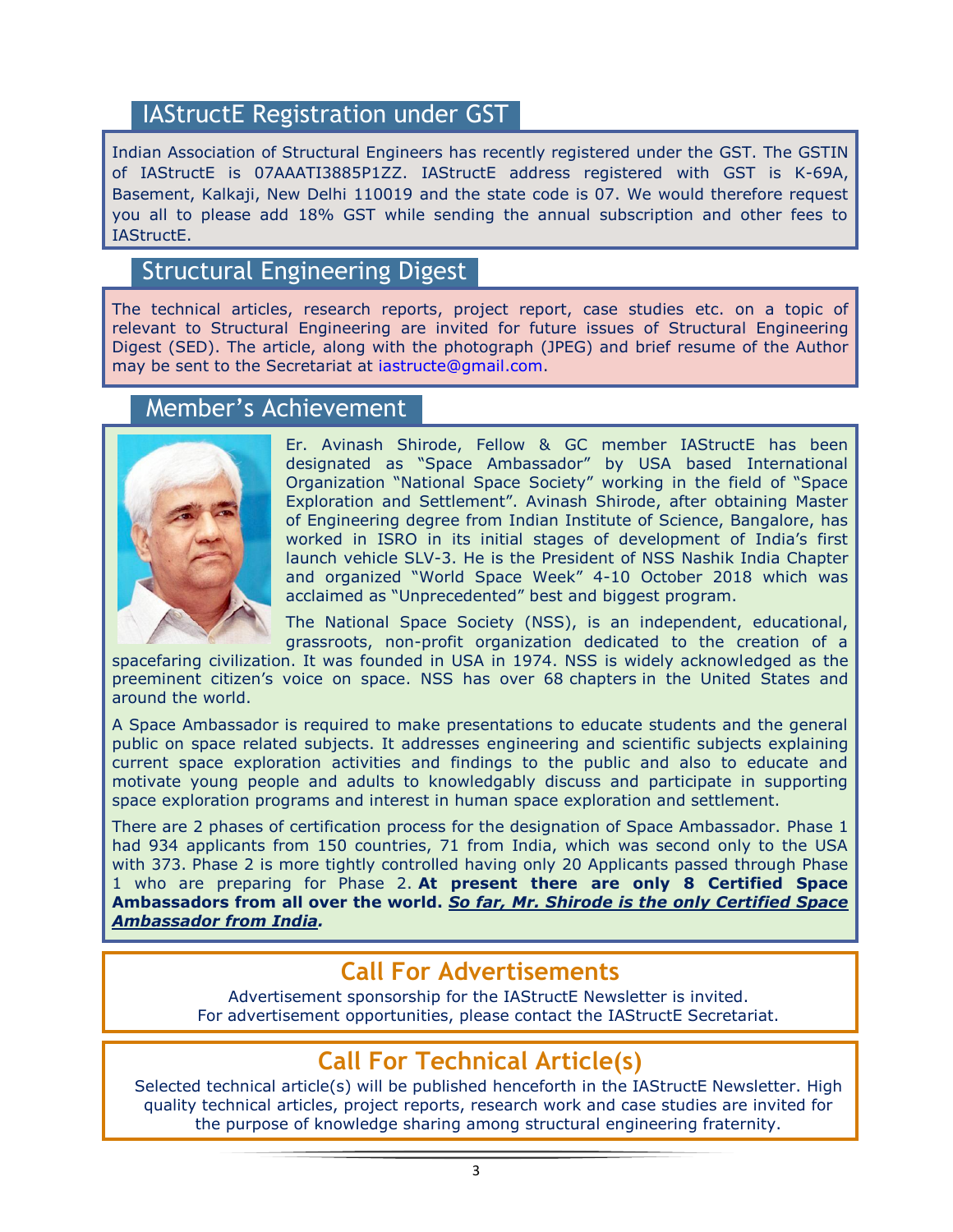## ABOUT IAStructE

Indian Association of Structural Engineers (IAStructE) is the national apex body of structural engineers in India established with the objective to cater to the overall professional needs of structural engineers. The association has become the source of expertise and information concerning all issues that involve structural engineering and public safety within the built environment. It has no commercial aim or objective. IAStructE is purely a professional learned society with the prime objective of supporting and protecting the profession of structural engineering by upholding professional standards and acting as a mouthpiece for structural engineers. IAStructE endeavors to ensure that its members develop the necessary skill in structural engineering and work to the highest standards by maintaining a commitment to professional ethics and standards within structural engineering. IAStructE strives for continued technical excellence; advancing safety and innovation across the built environment. It also strives to make available to the Government, Public Sector and Private Sector - a credible source of well qualified and experienced Structural Engineers. A nationwide database of Structural Engineers has been compiled and is being constantly updated. IAStructE undertakes a broad range of technical activities which are aimed at information sharing and capacity building. The association provides opportunity for all the members to develop various skills in structural engineering and helps members to be at the forefront of structural engineering practice. Towards achievement of its aims and objectives, IAStructE is engaged in organizing the following: CPD Courses for Professionals at all levels Refresher Courses for Fresh Graduate Engineers, Student"s orientation program, Seminars/Workshops, Technical Lectures by Experts, Technical Discussions on Contentious Issues. IAStructE is currently operating from four regional centers. These regional centers located in the Eastern, Western, Northern and Southern parts of the country effectively cater to the professional needs of members residing/practicing all over the country.

## IAStructE Membership benefits

Membership of IAStructE is a sought after professional accreditation. Your membership of IAStructE can help you enhance your intellectual, academic, technical and professional status. It provides inter connectivity to the fellow professionals and the fraternity. Some of the benefits of membership is provided below:

Complimentary magazine subscription: All members (except Student Members) receive a complimentary subscription to the Institution"s flagship publication "STRUCTURAL ENGINEERING DIGEST" (SED). Published quarterly, each issue allows members to remain connected to the association through the provision of technical papers, Industry and Institution News, Featured articles, Professional Guidance on everyday matters affecting the practicing structural engineers. [Released]

- Access to all Technical Lectures, organized every month, at no charge
- Access to Technical Discussions held regularly
- Access to the association"s library (Including e-library)
- Discounts in attending Seminars and Workshops organized by the association
- Full on-line access to the current volume and entire e-archive of journal "Structural Engineering Digest (SED)", Refresher Course Materials, Technical Lectures E-Newsletters and other Technical Resources of the Association.
- Opportunity to network with professional structural engineers of eminence and to meet potential employers in the association.
- Opportunities for professional development

For membership information contact Indian Association of Structural Engineers Secretariat.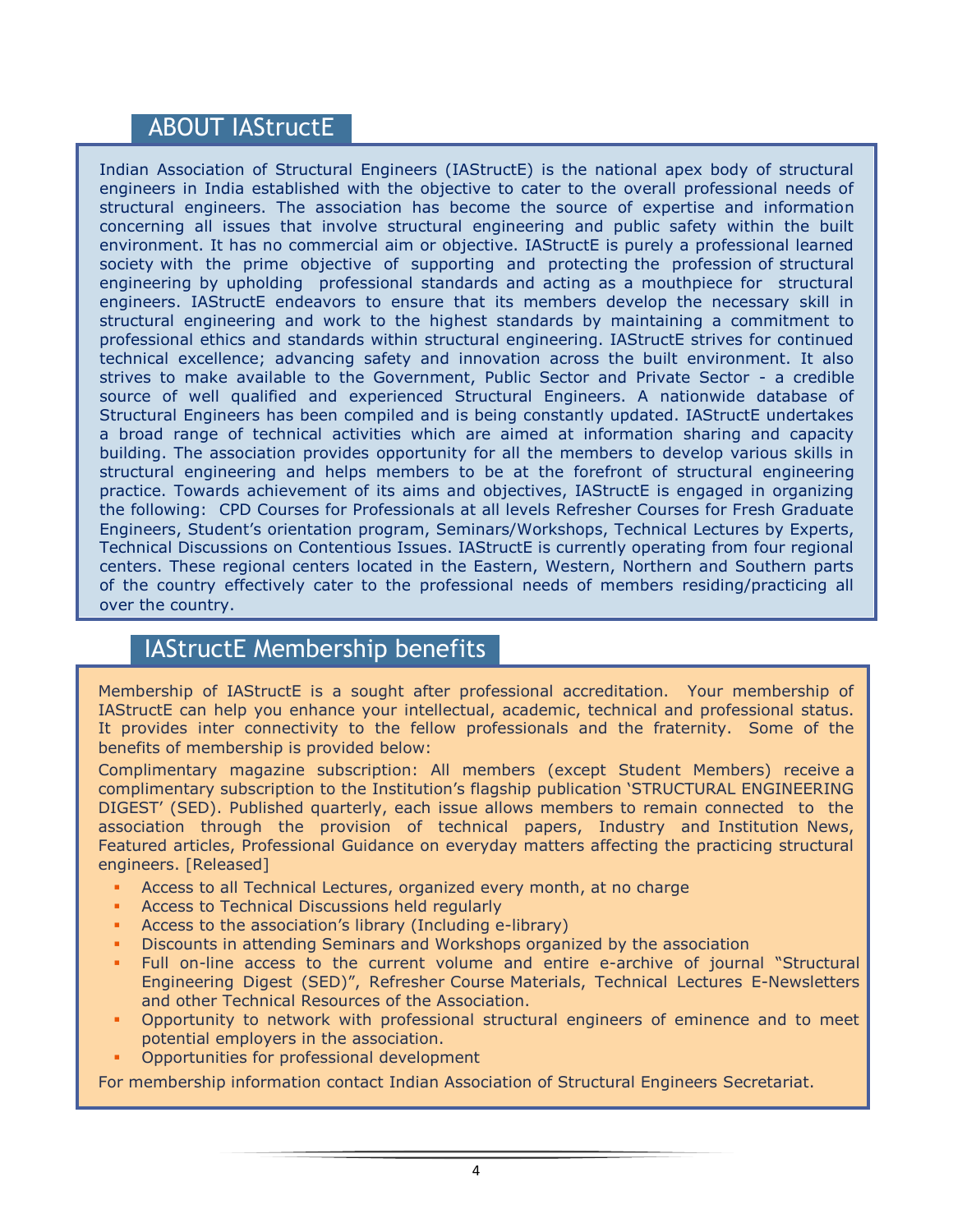## IAStructE Governing Council Election for the term 2019-21

It is informed to all members of IAStructE that the process of the Governing Council election for the term 2019-21 has been started. As per the Bye-laws 5.4b) "Every Corporate Member who has been elected as such and has paid all fees, subscriptions, and dues payable by him/her shall be entitled to seek election to the Governing Council and to hold position of privilege of President or Vice President or Hony. Secretary or Hony. Treasurer or any other office if elected or nominated by the Governing Council". Only the Fellow/Member who has paid all the subscriptions & dues is eligible to contest.

Mr. B. R. Jain, Director, Engineering Council of India has been designated "Election Officer" to conduct the election. The proposed schedule for the election is given below:

- -Issue of Notice inviting Nominations -- Monday, 03 Dec 2018 *(CV for nominees to be asked)*
- -Last date and time for receipt of nominations  $-11.00$  AM on Monday,  $7<sup>th</sup>$  Jan 2019 *(alongwith CV of nominated persons)*
- -Scrutiny of Nominations & Publication of List  $\cdot$  -- Monday,  $7<sup>th</sup>$  Jan 2019
- 
- 
- 
- -Counting of Votes & Declaration of Results -- Saturday, 16<sup>th</sup> Feb 2019
- 
- 
- 
- -Last date and time for withdrawal  $-$  3.00 PM on Monday,  $14<sup>th</sup>$  Jan 2019
- -Issue of Ballot Papers -- Friday, 18th Jan 2019
- -Last date for receipt of Ballot Papers  $-11.00$ AM on Saturday,  $16^{th}$  Feb 2019
	-

The Notice issued by the Election Officer for inviting the nominations is given below for your information. However the notice along with the nomination form is being sent separately to all eligible members of IAStructE. In case of any further information please contact secretariat.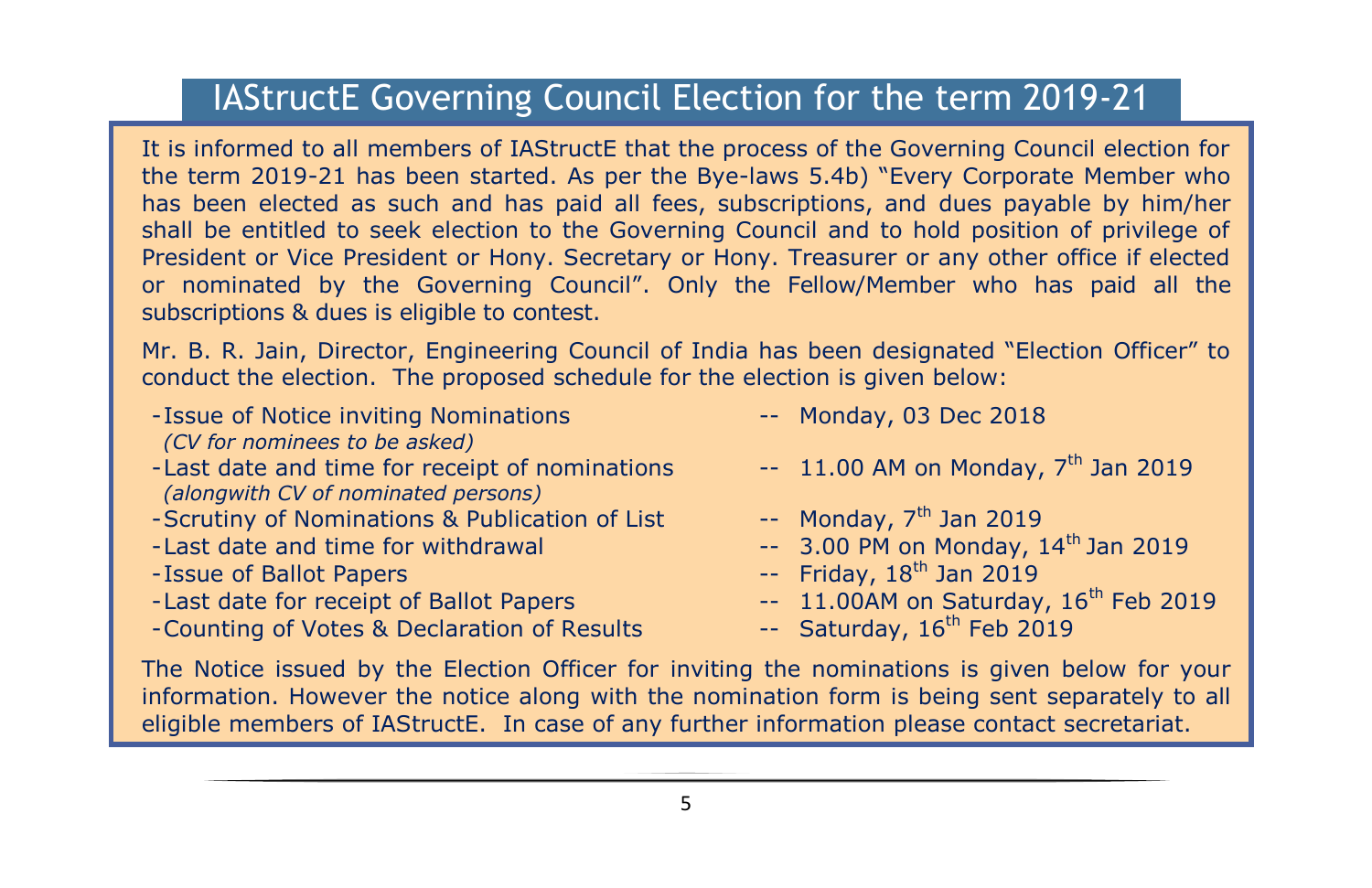**Indian Association of Structural Engineers** 

**BRJ/24** 

03 December 2018

Page 1 of 2

#### **ALL CORPORATE MEMBERS OF IAStructE**

#### **Sub: GOVERNING COUNCIL (2019-2021) ELECTION**

Dear Sir,

I, B. R. Jain has been designated as Election Officer for the IAStructE Governing Council Election for the term 2019-21. Bye-law 13.1 of the Association specifies that elections to the Governing Council shall be held once in two years. The Governing Council at its 84<sup>th</sup> meeting held on 23<sup>rd</sup> November 2018, have decided to hold the election to the Governing Council so that the new Governing Council takes over at the next Annual General Meeting of the Association.

In this context, your attention is invited to the following Bye-laws, which states –

- Governing Council of the Association shall consist of not more than 30 members comprising  $12.1$ 
	- The Immediate Past President (ex-officio) on satisfactory completion of his tenure
	- 22 duly elected Corporate Members
	- 7 co-opted members  $\bullet$
- Only Corporate Members of the Association shall be entitled to become members of the Governing  $12.2$ Council.
- Of the members of the Governing Council of the Association one shall be the President and four shall  $12.3$ be Vice-Presidents of the Association for the four Regions - Northern, Southern, Eastern and Western Region, respectively. The said President, Vice Presidents and members of the Governing Council shall hold office as such until the due election and coming into office of their successors in accordance with the Bye-laws of the Association.
- Governing Council shall appoint an Election Officer to conduct elections for the Governing Council 13.6 members as prescribed in these Bye-laws. Elections shall be held by secret ballot. After the elections of Governing Council members are complete the Election Officer shall submit a list of newly elected Governing Council members to the incumbent President. The incumbent President shall thereafter call a meeting of newly elected Governing Council members to elect amongst themselves new office bearers, namely President, Vice-President, Hony. Secretary, Hony. Treasurer before the Annual General Meeting.

Therefore, in accordance with this Bye-law 12.1, elections will be held for 22 vacancies in the Governing Council.

Nominations are invited for the 22 vacancies of the Governing Council. Corporate Members ("Fellow / Member" grades) only are eligible to send Nominations and vote. The Nomination form is attached.

Please note that either you can nominate yourself and fill in the form titled "Nomination Form - Self" or someone else can nominate you, who has to fill in the form titled "Nomination Form for proposal of another Member", and you have to give your consent & fill in the "Consent Form". Kindly note that only the member who is not in arrears of annual subscription or any other dues shall be entitled to nominate self or other eligible member.

K-69 A, Basement, Kalkaji, New Delhi - 110019 Tel: (011) 45794829 E-mail: iastructe@gmail.com, Website: www.iastructe.co.in